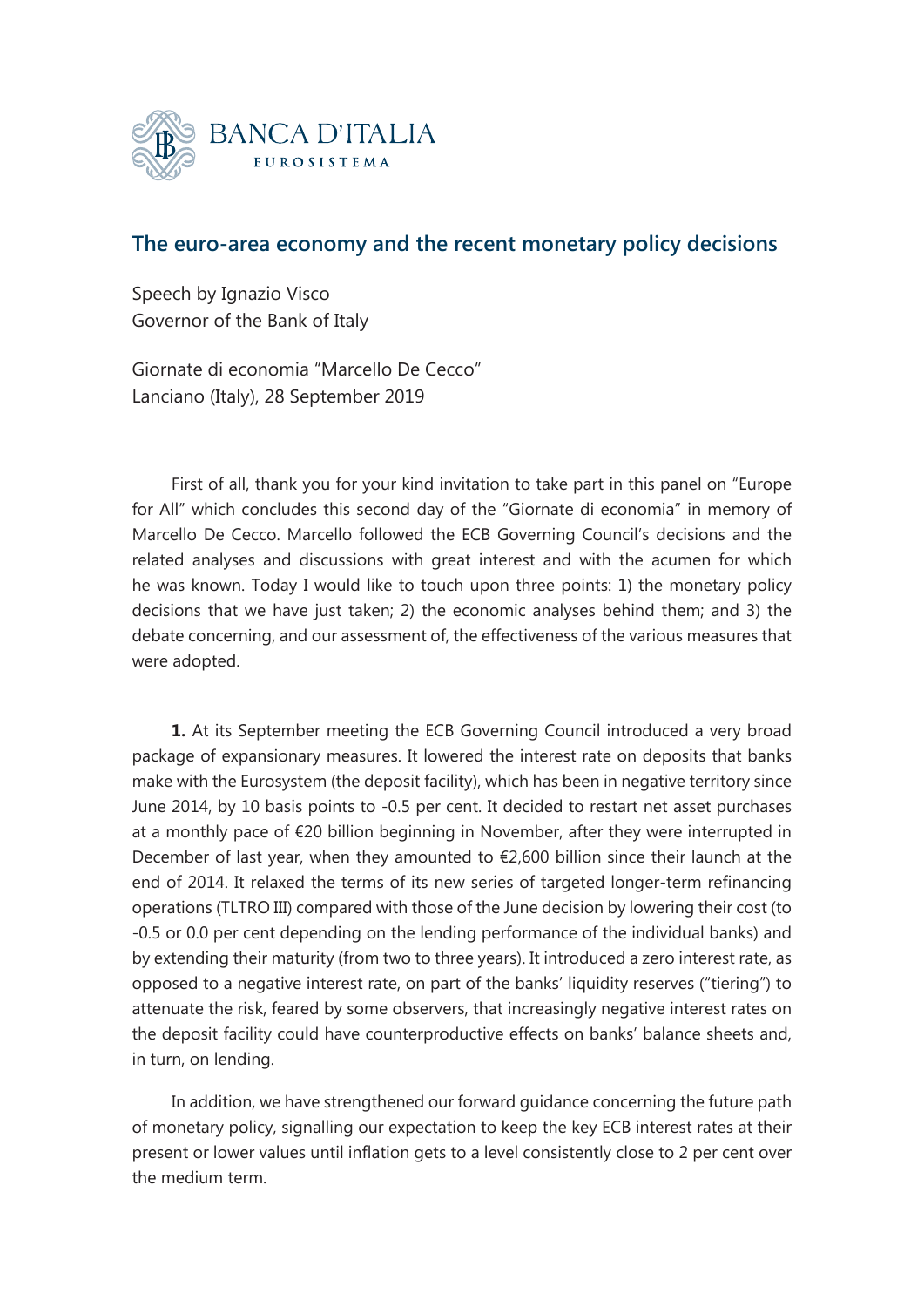**2.** These decisions were not made in haste: they are the natural conclusion to the analyses started quite some time ago by the Governing Council and, taken together, are an appropriate and proportional response to the worsening macroeconomic outlook for the euro area. In previous meetings, there was already broad agreement that the outlook for economic activity and prices was disappointing. In July, we reiterated our determination to intervene decisively if the medium-term inflation outlook failed to improve.

Over the last few months, the signs of economic slowdown and weakening inflation have instead intensified. Geopolitical tensions, including those relating to trade tariffs, and the sharp decline in international trade recorded in the last few quarters have continued to weigh on firms' confidence, on investment and on industrial production. The assessments of those who, one year ago, expected that the weakening in economic activity would prove temporary and would eventually subside have been shown to be increasingly optimistic.

The slowdown was substantial for German and, though less so, Italian industrial production, but it would be naïve to underestimate its scope by considering it an asymmetric shock. If the worsening in the manufacturing sector proves to be persistent, it will inevitably reverberate across the other sectors of the economy. This is confirmed by the most recent data, which point to an area-wide slowdown in activity in the service sector, especially in Germany.

In a slowing economy, it is no surprise that inflation has remained very moderate and well below the objective of a close to 2 per cent annual increase in consumer prices in the euro area; even with all the margins of uncertainty, the forecasts indicate that inflation is expected to remain weak over the next two years.

We must counter the significant risk that the economic slowdown and the low level of inflation translate into a permanent reduction in inflation expectations or a re-emergence of the threat of deflation. The analyses conducted by the Bank of Italy clearly demonstrate this risk, regardless of the measure of expected inflation used: similar trends have been observed in the expectations derived from the financial markets, which may be affected by excessive reactivity on the part of investors, and in those obtained from surveys of professional forecasters, firms and households.

A very recent study by Bank of Italy economists finds that the medium- and longterm inflation expectations in the ECB's Survey of Professional Forecasters are now much more susceptible to negative surprises to current inflation than they were in the past. This is a finding that confirms the one that our researchers had already obtained based on inflation expectations derived from inflation swaps. By all measures, in recent months, expectations have remained far from the objective of price stability; they increased slightly in the spring, but then turned down again.

The Governing Council deemed it necessary to respond promptly to the worsening economic situation, in order to reiterate its intention to confront weakening aggregate demand and its effects on prices, to not fall behind the curve and to counter low inflation expectations with determination. The global financial crisis and the sovereign debt crisis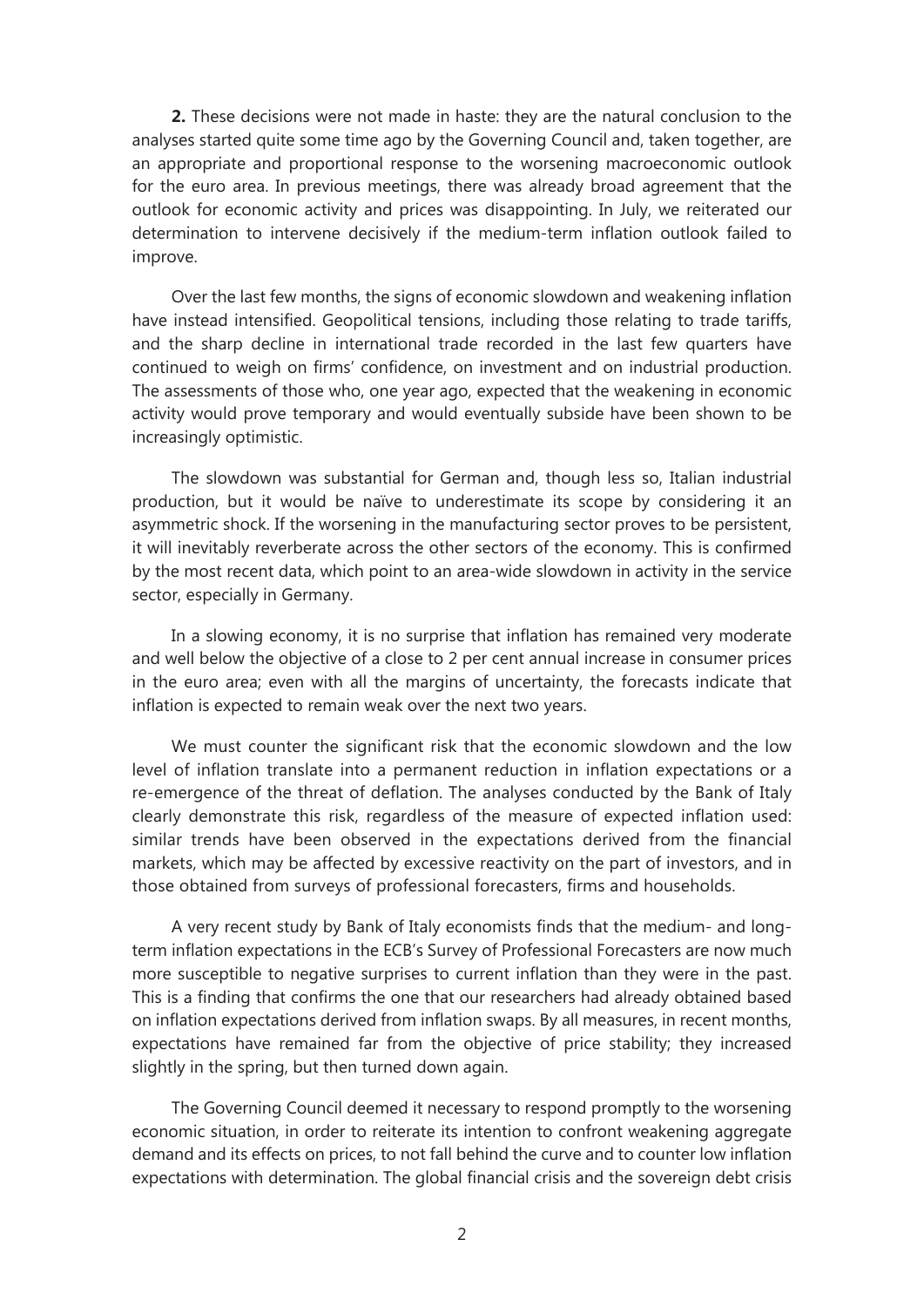have taught us that in these circumstances excessive prudence is counterproductive: by not responding swiftly to the risks of too low inflation for too long, a lengthier and more incisive measure, which carries greater risks of unintended side effects, is then needed to counter the risk of deflation.

**3.** There was extensive discussion in the Governing Council on the decisions and measures to introduce; of course, opinions varied and some reservations were expressed regarding certain individual instruments and some of their characteristics. The package of measures adopted received the approval of a majority of the members of the Governing Council. The analyses conducted by the Bank of Italy indicate that there is no reason to doubt their overall effectiveness.

In the current circumstances, uncertainty about the effects of the individual instruments is naturally widespread, but our analyses suggest that the purchase programme is, in the present conditions, the most effective instrument (aside from being the most "conventional" one, given that open market operations have always featured in central bankers' "toolbox"). Our estimates suggest that the impact of the new purchases on economic activity and on inflation, through the contraction of term premia and the transmission to the yields of all financial assets, can be much bigger today than that of a cut in the official rates. From a conceptual and empirical perspective, there is no reason to rule out the possibility of further contractions in term premia, which in any event had already occurred with the consolidation of expectations of the new measures.

As I have often observed, the effects of a reduction in official rates to negative values – the truly "unconventional" instrument among those introduced so far by the Governing Council – are surrounded by greater uncertainty. We estimate that so far, the cuts in the reference rates have had significant expansionary effects; down the road, however, their effectiveness could prove more doubtful, especially in view of the downwards rigidity of interest rates on deposits.

In any event, it should not be forgotten that the persistence of negative nominal interest rates across a broad spectrum of maturities for lengthy periods cannot be attributed solely to the decisions of central banks, which react to macroeconomic conditions, but rather reflects the enduring underlying weakness of the economy and a possible market response to a resurgence of Fisherian debt deflation. We are still quite far from the "normal" economic conditions to which we ought to return (also in view of the structural factors that could explain lower growth rates worldwide than in recent decades).

The introduction of a two-tier system for bank reserve remuneration – which was also adopted in other jurisdictions – is intended to prevent the reduction in official rates to negative values from having, beyond a certain level, the undesirable side effect of impairing banks' ability to grant credit and, therefore, from being transformed into a restrictive factor. Nevertheless, encouraging greater trading between banks seeking higher returns on their liquidity may spark tensions on money market rates, a risk that is countered by the calibration chosen but one which must still be carefully monitored.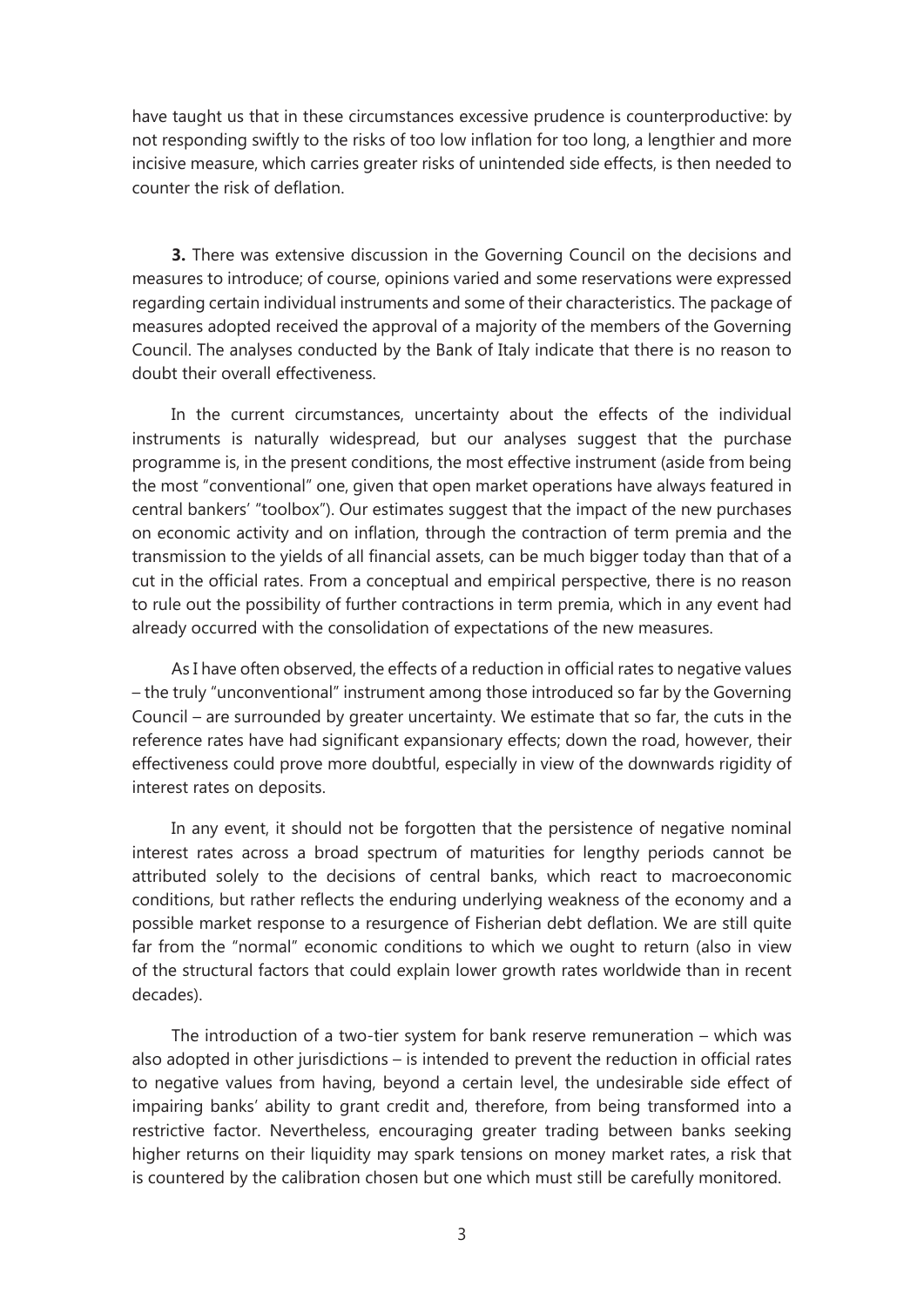In its forward guidance, the Governing Council confirmed its determination to respond symmetrically to inflation developments, in other words to intervene when inflation falls below the target with the same determination as when it rises above it. The aim is to avoid a further downward revision of inflation expectations, or the resurfacing of the deflation risks we successfully countered three years ago, whilst simultaneously guaranteeing financial conditions capable of supporting the economic cycle.

Monetary policy resolutely pursues the objective of price stability. To achieve the maximum benefits from our action, the Governing Council unanimously agrees that, given the slowdown in production and the significant downside risks that weigh on the outlook, fiscal policy must make a more incisive contribution to strengthening aggregate demand. During this phase, the countries that have room to intervene can play an important stabilizing role; those with a high public debt must prioritize a rebalancing of expenditure towards measures that are better able to support growth, such as public investment, and to reduce the tax burden on businesses and employment.

\* \* \*

In conclusion, I think that the package of measures we adopted was necessary and appropriate to counter the cyclical risks and the weak inflation outlook, and fully in line with our previous decisions. In the past, I have always avoided giving my opinion of monetary policy decisions immediately after Governing Council meetings. I have decided to do so today, a few weeks after the last decisions were taken, mainly because of the recent media attention given to the discussion that followed that meeting.

Intense and detailed internal discussions on the monetary policy options are indispensable, and always take place. Many observers have wondered whether the dissemination of comments immediately following a common decision is a practice that is counterproductive, useful or even necessary. We can debate the merits of introducing at the ECB the procedure followed by other central banks, where, following their monetary policy meetings, they publish the positions of the participants (as well as the reasons for any disagreements). This solution, which I personally find appropriate, was at one point considered but then rejected by the Governing Council.

In his remarkable scientific output, as in his numerous articles for the public at large, Marcello De Cecco always highlighted the close ties between geopolitical issues and economic events. It is interesting today to go back and read one of his last articles published in *Affari e Finanza* at the end of 2015. It dealt with the decision adopted by the ECB Governing Council in December of that year to expand asset purchases. Just as happened a few days ago, a member of the Council had publicly expressed disagreement with that decision; I am not sure that today the disagreement regarding the possible results of that decision would have been expressed quite so forcefully.

I do not think that the comments made by some Governors at the end of the Governing Council meeting were guided by preconceived ideas or by political considerations, as Marcello seemed to think was the case back then, nor were they guided by an abstract